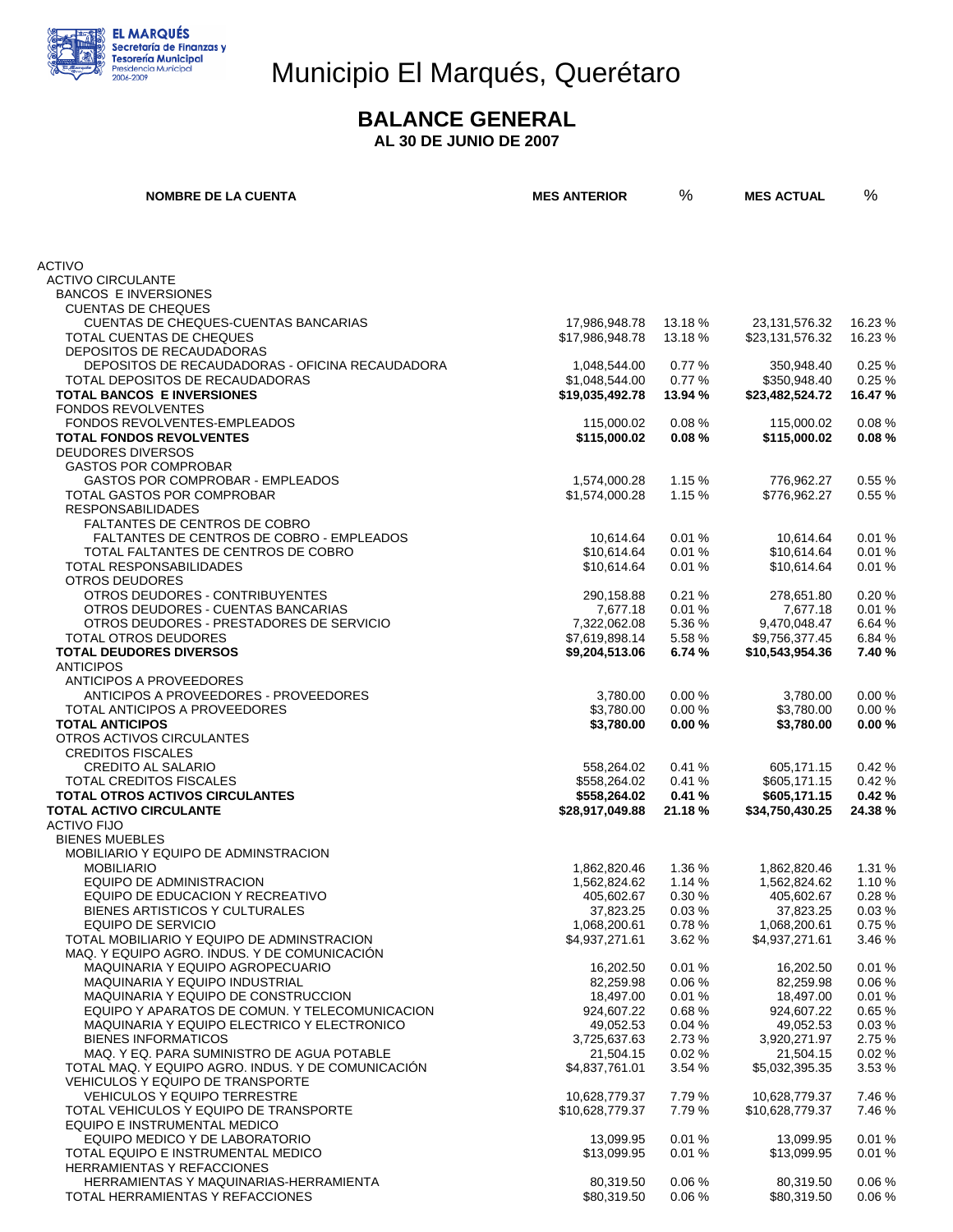

# Municipio El Marqués, Querétaro

#### **BALANCE GENERAL**

**AL 30 DE JUNIO DE 2007** 

| <b>NOMBRE DE LA CUENTA</b>                                                             | <b>MES ANTERIOR</b>            | %                | <b>MES ACTUAL</b>              | %                 |
|----------------------------------------------------------------------------------------|--------------------------------|------------------|--------------------------------|-------------------|
|                                                                                        |                                |                  |                                |                   |
| <b>TOTAL BIENES MUEBLES</b>                                                            | \$20,497,231.44                | 15.01 %          | \$20,691,865.78                | 14.52 %           |
| <b>BIENES INMUEBLES</b>                                                                |                                |                  |                                |                   |
| BIENES INMUEBLES DEL DOMINIO PUBLICO                                                   |                                |                  |                                |                   |
| EDIFICIOS Y LOCALES (D.PUBLICO)<br>TERRENOS (D.PUBLICO)                                | 5,701,692.00<br>73,483,013.09  | 4.18%<br>53.83 % | 5,701,692.00<br>73,483,013.09  | 4.00 %<br>51.55 % |
| TOTAL BIENES INMUEBLES DEL DOMINIO PUBLICO                                             | \$79,184,705.09                | 58.00 %          | \$79,184,705.09                | 55.55 %           |
| BIENES INMUEBLES DEL DOMINIO PRIVADO                                                   |                                |                  |                                |                   |
| TERRENOS (D.PRIVADO)                                                                   | 7,918,597.28                   | 5.80 %           | 7,918,597.28                   | 5.56 %            |
| TOTAL BIENES INMUEBLES DEL DOMINIO PRIVADO                                             | \$7,918,597.28                 | 5.80%            | \$7,918,597.28                 | 5.56 %            |
| <b>TOTAL BIENES INMUEBLES</b>                                                          | \$87,103,302.37                | 63.80%           | \$87,103,302.37                | 61.11%            |
| <b>TOTAL ACTIVO FIJO</b>                                                               | \$107,600,533.81               | 78.82 %          | \$107,795,168.15               | 75.62%            |
| <b>ACTIVO DIFERIDO</b>                                                                 |                                |                  |                                |                   |
| <b>DEPOSITOS EN GARANTIA</b><br>DEPOSITOS EN GARANTIA - OTROS                          | 250.00                         | 0.00%            | 250.00                         | 0.00%             |
| <b>TOTAL DEPOSITOS EN GARANTIA</b>                                                     | \$250.00                       | 0.00%            | \$250.00                       | 0.00%             |
| <b>TOTAL ACTIVO DIFERIDO</b>                                                           | \$250.00                       | 0.00%            | \$250.00                       | 0.00%             |
| <b>TOTAL ACTIVO</b>                                                                    | \$136,517,833.69               | 100.00%          | \$142,545,848.40               | 100.00%           |
| PASIVO Y PATRIMONIO                                                                    |                                |                  |                                |                   |
| PASIVO A CORTO PLAZO                                                                   |                                |                  |                                |                   |
| <b>CUENTAS POR PAGAR</b>                                                               |                                |                  |                                |                   |
| <b>CUENTAS POR PAGAR PROGRAMADAS</b>                                                   |                                |                  |                                |                   |
| CUENTAS POR PAGAR PROGRAMADAS - APOYOS<br>CUENTAS POR PAGAR PROGRAMADAS - CONTRATISTAS | 82,071.10<br>193,897.48        | 0.06%<br>0.14%   | 92,087.51<br>325,339.25        | 0.06%<br>0.23%    |
| CUENTAS POR PAGAR PROGRAMADAS - CONTRIBUYENTES                                         | 317.70                         | 0.00%            | 317.70                         | 0.00%             |
| <b>CUENTAS POR PAGAR PROGRAMADAS - DEPENDENCIAS EXTERNAS</b>                           | 11,925,405.37                  | 8.74 %           | 11,925,405.37                  | 8.37 %            |
| CUENTAS POR PAGAR PROGRAMADAS - EMPLEADOS                                              | 744.12                         | 0.00%            | 1,344.12                       | 0.00%             |
| CUENTAS POR PAGAR PROGRAMADAS - OTROS                                                  | 5,312,151.12                   | 3.89 %           | 5,312,151.12                   | 3.73%             |
| CUENTAS POR PAGAR PROGRAMADAS - PRESTADORES DE SERVICIO                                | 17,937.71                      | 0.01%            | 164,258.57                     | 0.12%             |
| CUENTAS POR PAGAR PROGRAMADAS - PROVEEDORES                                            | 44,519.32                      | 0.03%            | 326,846.06                     | 0.23%             |
| TOTAL CUENTAS POR PAGAR PROGRAMADAS                                                    | \$17,577,043.92                | 12.88%           | \$18,147,749.70                | 12.73 %           |
| <b>CUENTAS POR PAGAR ACUMULADAS</b><br>RETENCIONES A EMPLEADOS                         |                                |                  |                                |                   |
| RETENCIONES FISCALES A EMPLEADOS                                                       |                                |                  |                                |                   |
| RETENCION I.S.P.T.                                                                     | 17,719,785.64                  | 12.98%           | 18,507,442.39                  | 13.03 %           |
| TOTAL RETENCIONES FISCALES A EMPLEADOS                                                 | \$17,719,785.64                | 12.98%           | \$18,507,442.39                | 12.98 %           |
| RETENCIONES POR PRESTACIONES                                                           |                                |                  |                                |                   |
| RETENCION CAJA AHORRO                                                                  | $-200.00$                      | 0.00%            | $-200.00$                      | 13.03 %           |
| TOTAL RETENCIONES POR PRESTACIONES<br><b>PRESTAMOS</b>                                 | $-$200.00$                     | 0.00%            | $-$200.00$                     | 0.00%             |
| PRESTAMO CAJA DE AHORRO                                                                | 7,524.69                       | 0.01%            | 7,524.69                       | 13.03 %           |
| <b>TOTAL PRESTAMOS</b>                                                                 | \$7,524.69                     | 0.01%            | \$7,524.69                     | 0.01%             |
| DESCUENTOS A TRABAJADORES                                                              |                                |                  |                                |                   |
| RETENCION PENSION ALIMENTICIA                                                          | -4,968.71                      | 0.00%            | $-589.60$                      | 13.03 %           |
| RETENCION SEGUROS DE VIDA                                                              | 996.78                         | 0.00%            | 996.78                         | 13.03%            |
| RETENCION FONDO PARA LA SALUD                                                          | 49,679.40                      | 0.04%            | 55,946.16                      | 13.03 %           |
| TOTAL DESCUENTOS A TRABAJADORES<br>TOTAL RETENCIONES A EMPLEADOS                       | \$45,707.47<br>\$17,772,817.80 | 0.03%<br>13.02 % | \$56,353.34<br>\$18,571,120.42 | 0.04%<br>13.03 %  |
| APORTACIONES PATRONALES                                                                |                                |                  |                                |                   |
| APORTACIONES CAJA DE AHORRO                                                            | -7,318.65                      | $-0.01%$         | $-7,318.65$                    | $-0.01%$          |
| TOTAL APORTACIONES PATRONALES                                                          | $-$ \$7,318.65                 | $-0.01%$         | -\$7,318.65                    | $-0.01%$          |
| OTRAS RETENCIONES                                                                      |                                |                  |                                |                   |
| RETENCIONES FISCALES A TERCEROS                                                        |                                |                  |                                |                   |
| I.S.R. ARRENDAMIENTO                                                                   | 4,579.90                       | 0.00%            | 2,979.90                       | 1.10%             |
| I.S.R. HONORARIOS<br>TOTAL RETENCIONES FISCALES A TERCEROS                             | 31,244.07<br>\$35,823.97       | 0.02%<br>0.03%   | 209.66<br>\$3,189.56           | 1.10%<br>0.00%    |
| RETENCIONES OBRA PUBLICA                                                               |                                |                  |                                |                   |
| 2 AL MILLAR CNIC                                                                       | 1,537,139.67                   | 1.13%            | 1,552,179.67                   | 1.10%             |
| 5 AL MILLAR SECODAM                                                                    | -14,416.95                     | -0.01 %          | -14,416.95                     | 1.10%             |
| RETENCIONES POR FIANZAS                                                                | 8,720.23                       | 0.01%            | 8,720.23                       | 1.10%             |
| TOTAL RETENCIONES OBRA PUBLICA                                                         | \$1,531,442.95                 | 1.12%            | \$1,546,482.95                 | 1.08 %            |
| RETENCIONES POR MULTAS FEDERALES NO FISCALES                                           |                                |                  |                                |                   |
| ESTADO 8%<br>FEDERACION 2%                                                             | 11,316.33<br>2,859.49          | 0.01%<br>0.00%   | 11,316.33<br>2,859.49          | 1.10%<br>1.10%    |
| TOTAL RETENCIONES POR MULTAS FEDERALES NO FISCALES                                     | \$14,175.82                    | 0.01%            | \$14,175.82                    | 0.01%             |
| TOTAL OTRAS RETENCIONES                                                                | \$1,581,442.74                 | 1.16%            | \$1,563,848.33                 | 1.10 %            |
| OBLIGACIONES DE LEY DE INGRESOS                                                        |                                |                  |                                |                   |